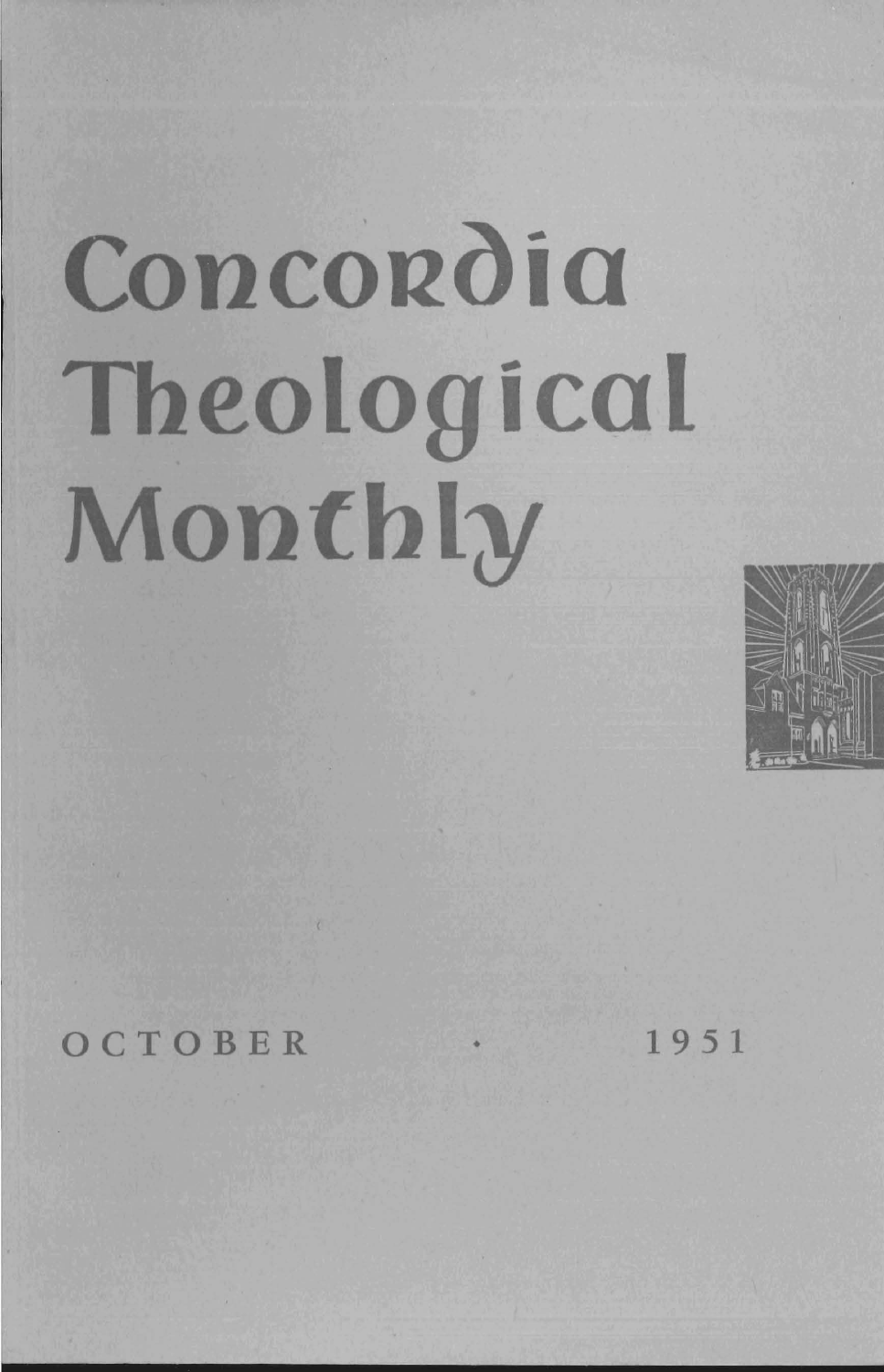## BRIEF STUDIES

## THE PARABLE OF THE UNJUST STEWARD-A NEW APPROACH TO LUKE 16:1-9

Any pastor who has preached on this text will be inclined to agree that it is one of the most difficult of Jesus' parables, if not the most difficult. The strain involved in its interpretation is apparent in all conscientious commentaries. Edersheim is representative. He is sure that he has the right view and that he sees it clearly enough. Yet to get it down on paper involves a real struggle with words. Three times in his introduction he feels called upon to define, or redefine, the point of the parable. The very repetitiousness suggests that he himself, for all his explanations, is not wholly satisfied. Here are his three definitions; they represent the interpretation which, in its general outlines at least, has found common acceptance.

"In the parable [of the Unjust Steward} we are told what the sinner, when converted, should learn from his previous life of  $sin \ldots$ . It follows ... that we must not expect to find spiritual equivalents for each of the persons or incidents introduced."

A few lines farther he explains again:

The point of the parable is "the prudence which characterizes the dealings of the children of the world in regard to their own generation - or, to translate the Jewish forms of expression into our own phraseology, the wisdom with which those who care not for the world to come, choose the means most effectual for attaining their worldly objects. It is this prudence by which their aims are so effectually secured, *and it alone* [italics his}, which is set before 'the children of light' as that by which to learn."

Again a few lines intervene. Then he explains for the third time:

"It cannot now be difficult to understand the parable. Its object is simply to show, in the most striking manner, the prudence of a worldly man, who *is* unrestrained by any other consideratidn than that of attaining his end. . . . All else, such as the question, who is the master and who the steward, and such like, we dismiss, since the Parable is only intended as an illustration of the lesson to be afterwards taught." \*

<sup>\*</sup> Alfred Edersheirn, *The Life and Times of Jesus the Messiah,* Vol. II, pp.265-266.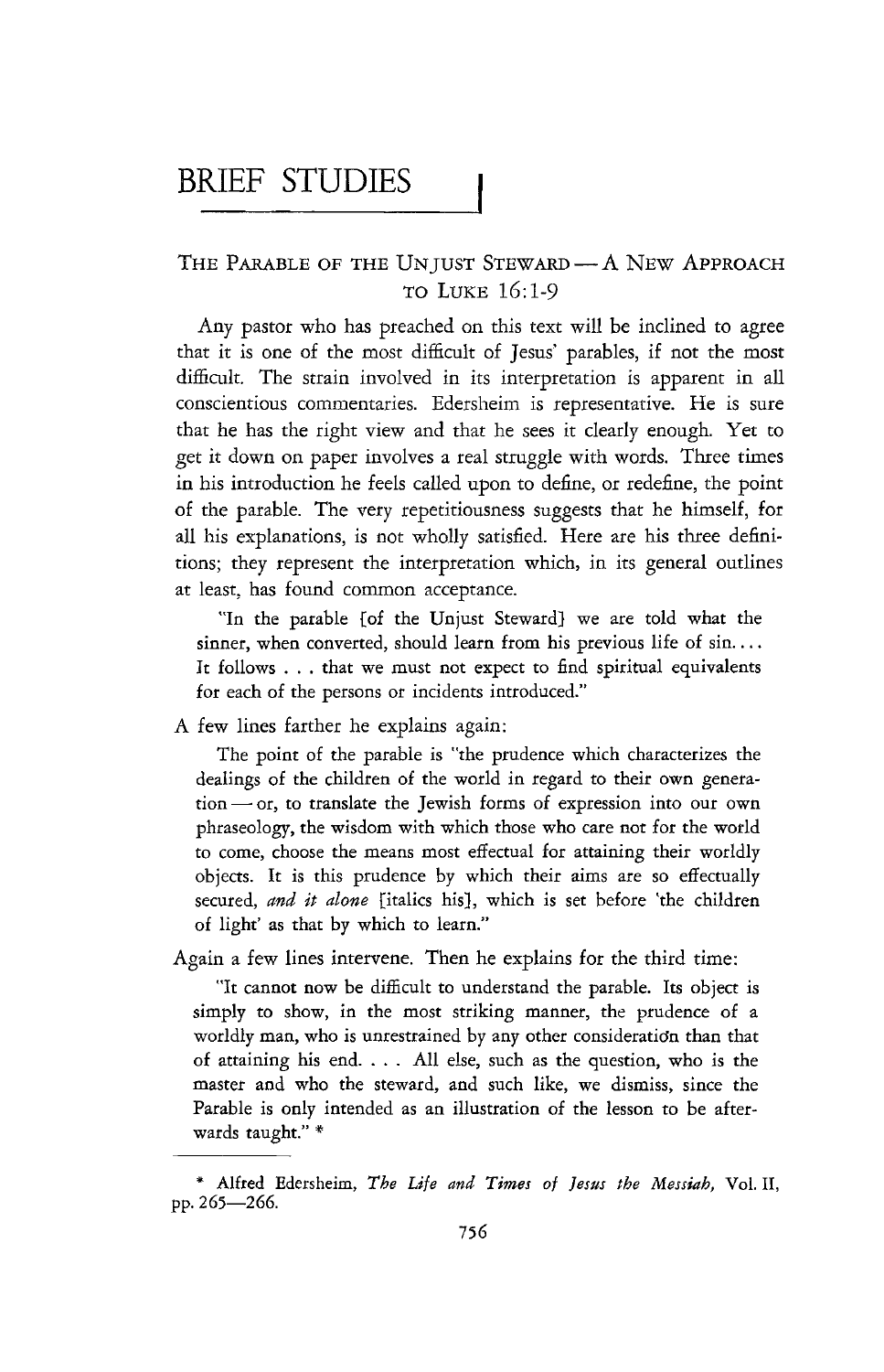"It cannot now be difficult to understand the parable," he says. These are brave words, but they are a whistling in the dark. The fact is we still are not satisfied. The parable seems so clear and powerful for the first seven verses. But then suddenly we are shocked in the last two verses to find Jesus saying *the very opposite* of that which, not on the strength of human wisdom, but on the very analogy of faith, we would have expected Him to say. We would expect Christ to say: "The steward is a *fool* for all his cleverness and pretended wisdom." Yet the Savior instead seems to glorify his wisdom. We would expect Christ to say: "You, the unjust steward, the son of darkness, you think you are so clever. You had better learn wisdom from the sons of light." Instead the Lord tells the sons of light to learn from the sons of darkness. We would expect Christ to say: "Forget about making friends in this world. See to it first that you are on right terms with God. For He, not they, will receive you into everlasting habitations." Instead He says we should make friends with people, and He seems to say, though this is manifestly impossible, that *people* will open heaven to us.

Where is the answer to this problem? Must we take the words of Jesus at face value and then resort to the difficult and unsatisfactory interpretation and application of Edersheim and other commentators? Or is it possible that Jesus is deliberately saying *just the opposite* of His true meaning? It is the object of this study to show that this latter interpretation is possible; that it not only gives satisfaction and unity to the entire parable, but also makes this parable one of the richest and most powerful that Jesus ever spoke. The interpretation is possible if we read into the voice of Jesus as He utters the words of verses 8 and 9 the overtones of deepest irony. I recognize that this interpretation is also not without its difficulty. We shall consider that later. For the moment, however, let us assume that verses 8 and 9 are indeed spoken in irony, and let us briefly restudy the entire parable from that point of view.

Verses 1 and 2 present a theme that is familiar in the teaching of Jesus. There is the steward, with all the connotations of stewardship in that day and with all its applications to ourselves as administrators of that which, though entrusted to our hands, forever remains the possession of God. The steward abuses his office; he wastes, misuses his master's goods as though they were his own. This is descriptive of every sin in us. The steward is called to account, inevitably, for he cannot forever hide his unfaithfulness from his master. So also God will call us to account, and demand a full return for every penny of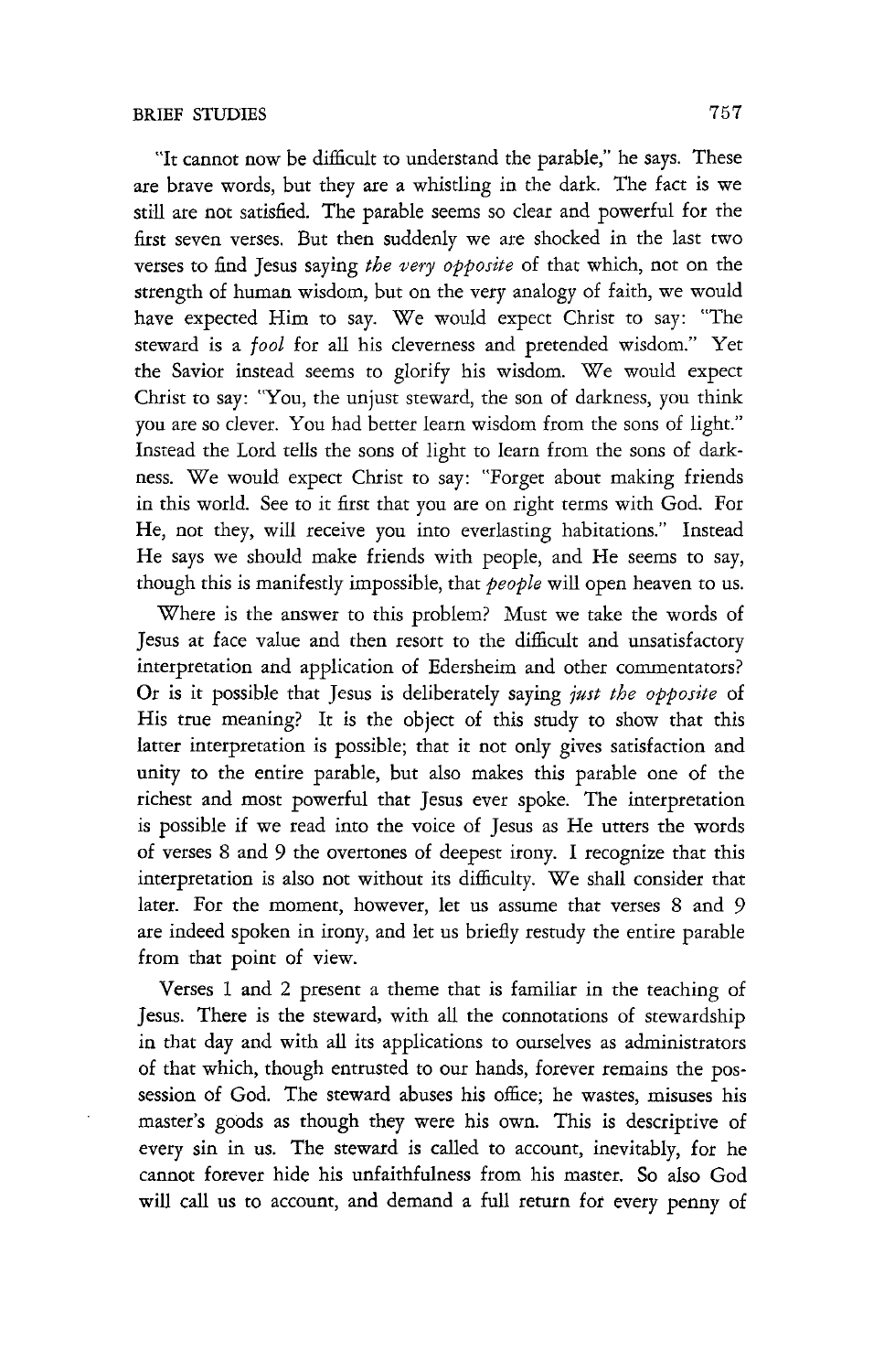wealth, every ounce of strength and ability, every moment of time, He has entrusted to our care.

Verses 3 to 7 picture the reaction of the steward, a description unique among the parables of Jesus. Immediately he asks the question "What shall I do?" Contrary to Edersheim, who would have us brush aside such details as irrelevant to the *tertium,* every word that follows is richly significant and full of practical application.

First we see what the steward does not do. He does not repent. There is in evidence no sense of guilt, no realization of wrongdoing, no regret at his failure in discharging his responsibilties, no tear, no conscience, no confession, no apology. The only concern is regret at being caught and fear of the consequences of losing his job. Thus we also conceal our sin, resist confession, hate repentance.

"I cannot dig," he says. Why not? Has he no strength? No, he simply does not want to dig. Digging is hard work. It is degrading for one who has been a steward. It represents honest labor for honest pay. It presents no opportunity for quick advancement or for skillful manipulations. It is not for him. Thus the opportunity to reform, to turn from a life of selfishness and dishonesty to one of hard work, is rejected. The gracious purpose of the master in calling him to account has failed. So we also are parasites by nature. Though we protest graft in others, we ourselves also suck in all we can get and give as little as possible in return.

"To beg I am ashamed," the steward says. He cannot throw himself on the mercy of his master, cannot beg forgiveness, cannot in humility acknowledge that all he has ever had anyhow has been a gift of free grace and that he has been a beggar, in fact, all along. So we also do not like to regard ourselves as beggars on God's doorstep and to receive His gifts as *gifts.* We like to put on the front of independence, as though we had deserved and earned what we have. We, too, are ashamed to beg.

Thus repentance, honest labor, humble begging are rejected. The steward adopts a different course of action. Who cares what the lord thinks! Other debtors like himself will respect him! So he gets in good with people. He reduces their bills. He encourages them also not to take their sin seriously. True, it is the lord's money he is signing away, but he sees to it that he, not the lord, gets full credit for such liberality. Whether this would have the lord's approval does not concern him. He does not need the praises of the lord. At least people like him, approve him, and sing: "He's a jolly good fellow." Thus he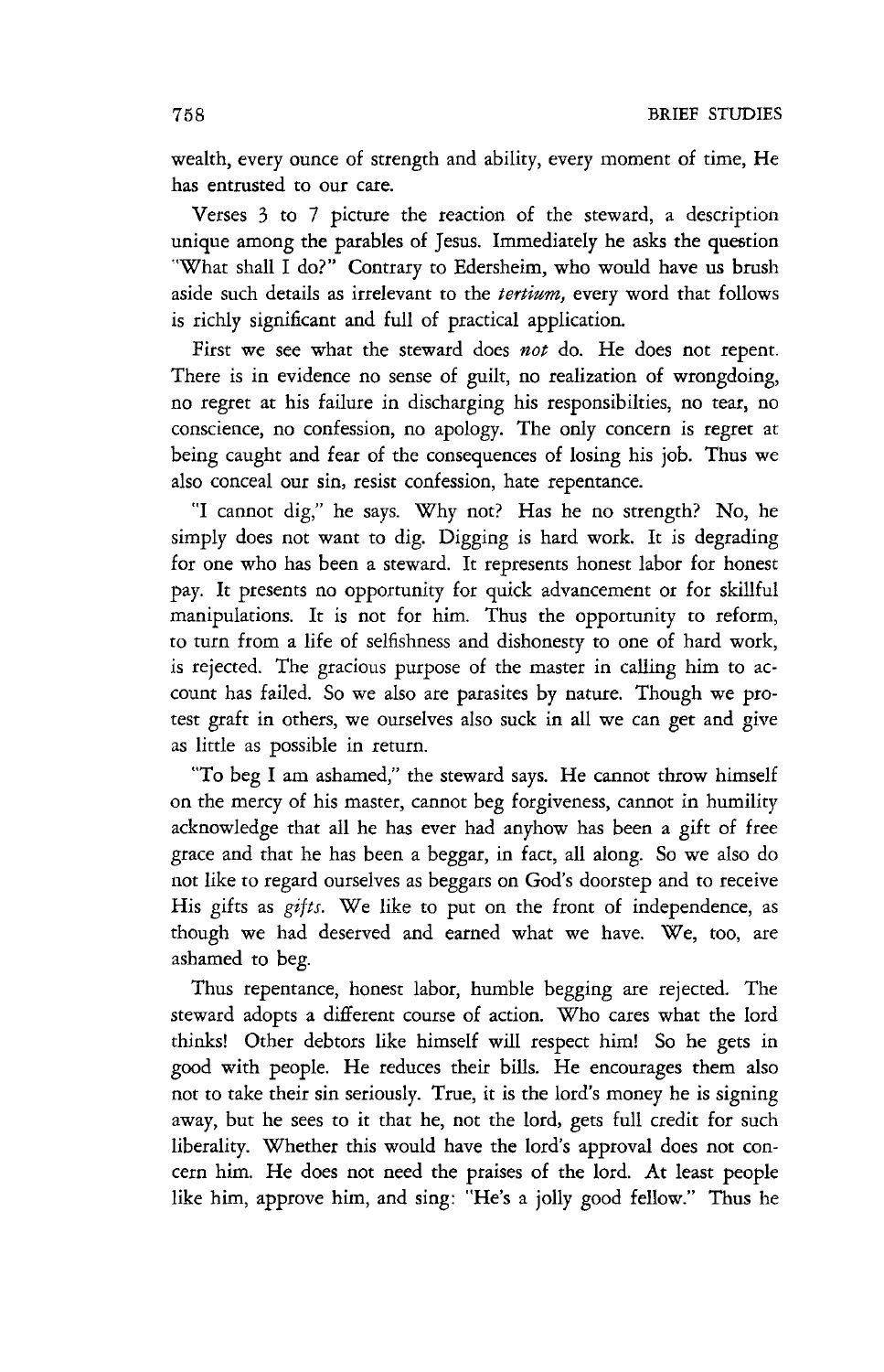## BRIEF STUDIES 759

comforts himself, drowns his guilt, and assures his future. So it is also with us in our sin. We, too, ignore the opinion of God. We care only about what people think of us. Weare glad to brush aside their sins against God (though not their sins against ourselves) if they will do the same for us. And when we have won the respect and honor of men, we can forget and ignore the wrath of God.

What is the judgment of God on all this? In the last two verses we have it, in words which we shall interpret as powerfully effective irony. "The lord commended the unjust steward." "You surely are clever!" he might say. "You have displayed real ingenuity, yes, the very highest wisdom this world knows - the wisdom of disguising your sin, pretending righteousness, shrugging off the anger of God, quieting a guilty conscience by gaining the approval of men, showing off a few good works to cover a heart full of evil."

Jesus adds His own commentary, also in irony: "For the children of this world are in their generation wiser than the children of light." Yes, this is a wisdom and cleverness the sons of light would not dream of. It is a damning cleverness, in fact, deceiving no one more than those who engage in it. The sons of light are not so clever. All they can think of when they sin is to repent in tears, to confess their guilt, to cry for forgiveness, to rest their comfort in Christ, to turn in renewed honesty to a life of begging and digging.

Then comes the climax in verse 9: "Go ahead, then! Use all God's gifts to you for your own unholy and ungodly purposes! Use them to make friends of the sinners of this world! Get sinful men to admire and honor you! Win their approval! See that when you lie in your coffin, they will weep over you saying: 'He was *such* a good man! Surely he will go to heaven if anyone will!' let them be your judges, let them open the gates of everlasting habitations to you!" And the implied conclusion: "You fool! They cannot do it! It is before God that you stand or fall, the God you ignored and despised. He will condemn you to the torments of hell."

Such would be the interpretation. Can it be upheld?

It is upheld in this respect that it is entirely in the spirit of the teaching of Christ.

It is upheld by its own powerful unity of thought, a unity never achieved by the commentators who would have us learn *wisdom* from the unjust steward, and then are at a loss what to do with the theme of *unrighteousness* and of *stewardship.* Here the lesson is clear and simple: "The Folly of Sinners Who, by Wisdom, Avoid Repentance."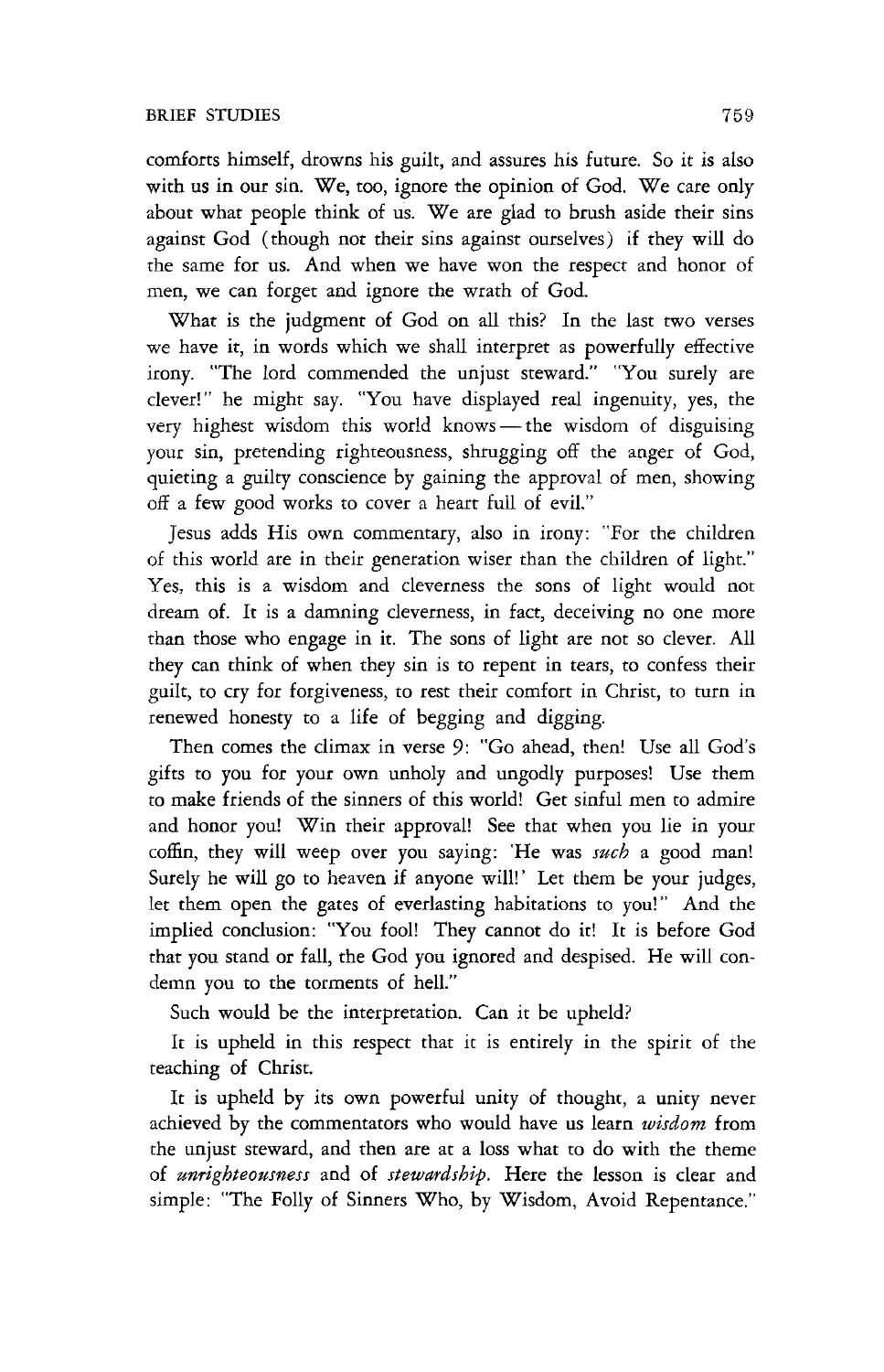It is upheld by the wider context. The parables of chapters 15 and 16 center in one theme, "Repentance." The three parables of chapter 15, climaxed by "The Prodigal Son," teach the wisdom of true repentance, which finds a God of perfect mercy. "The Unjust Steward," and "The Rich Man and Lazarus" of chapter 16, teach the folly of those who in their wisdom do not have to hear the Word of God and repent, for they meet the God of perfect wrath and justice.

The interpretation is upheld also by the narrower context, verses lO to 15. In 10 to 12 the theme is faithfulness to one's trust, clearly showing that the theme of stewardship in verses 1 and 2 is by no means to be regarded as purely incidental to the theme of wisdom, as Edersheim and others would have it, but is essential to the meaning of the parable. Verse 13 warns against the foolhardy attempt to live a double life, to serve God on the one hand, and yet to regard the world and the things God has given you as your own. Again, the stewardship idea is prominent, for this is the key to unfaithfulness in stewardship. Verse 15 is a warning to the Pharisees, putting into plain words the thought of verses 4 to 7 of the parable. The man is a fool who thinks that just because men approve of him, he can forget the opinion of God. On the contrary, the judgments of men mean nothing; everything depends on the judgment of God. Notice that these six verses of context relate not to verse 8, from which is drawn the theme of "wisdom," but to verses 1 to 7. This context forces us therefore to reject the conclusion of Edersheim, quoted above: "We must not expect to find spiritual equivalents for each of the persons or incidents introduced." Or again: "All else, such as the question, who is the master and who the steward, and such like, we dismiss, since the Parable is only intended as an illustration of the lesson to be afterwards taught." Jesus Himself defines the "spiritual equivalents." Jesus Himself proves that verses 1 to 7 are not to be reduced to the level of mere "illustration," but are in every sense of the word, a "parable."

Finally, we can argue from the negative, the extreme awkwardness of interpretation when these words are taken in the direct sense. I have already indicated that there is no unity in the text when Edersheim's interpretation is followed  $-$  and this applies equally to every one of a dozen commentaries I have consulted, for all in general hold to Edersheim's theme. If the moral of the story is that we should learn wisdom from the world, then what shall we do with the injustice of the steward? Either we omit it (regarding it as purely substructure to the *tertium),* or we teach two distinct lessons. Furthermore, there is no analogy in the teaching of Christ for making the wisdom of the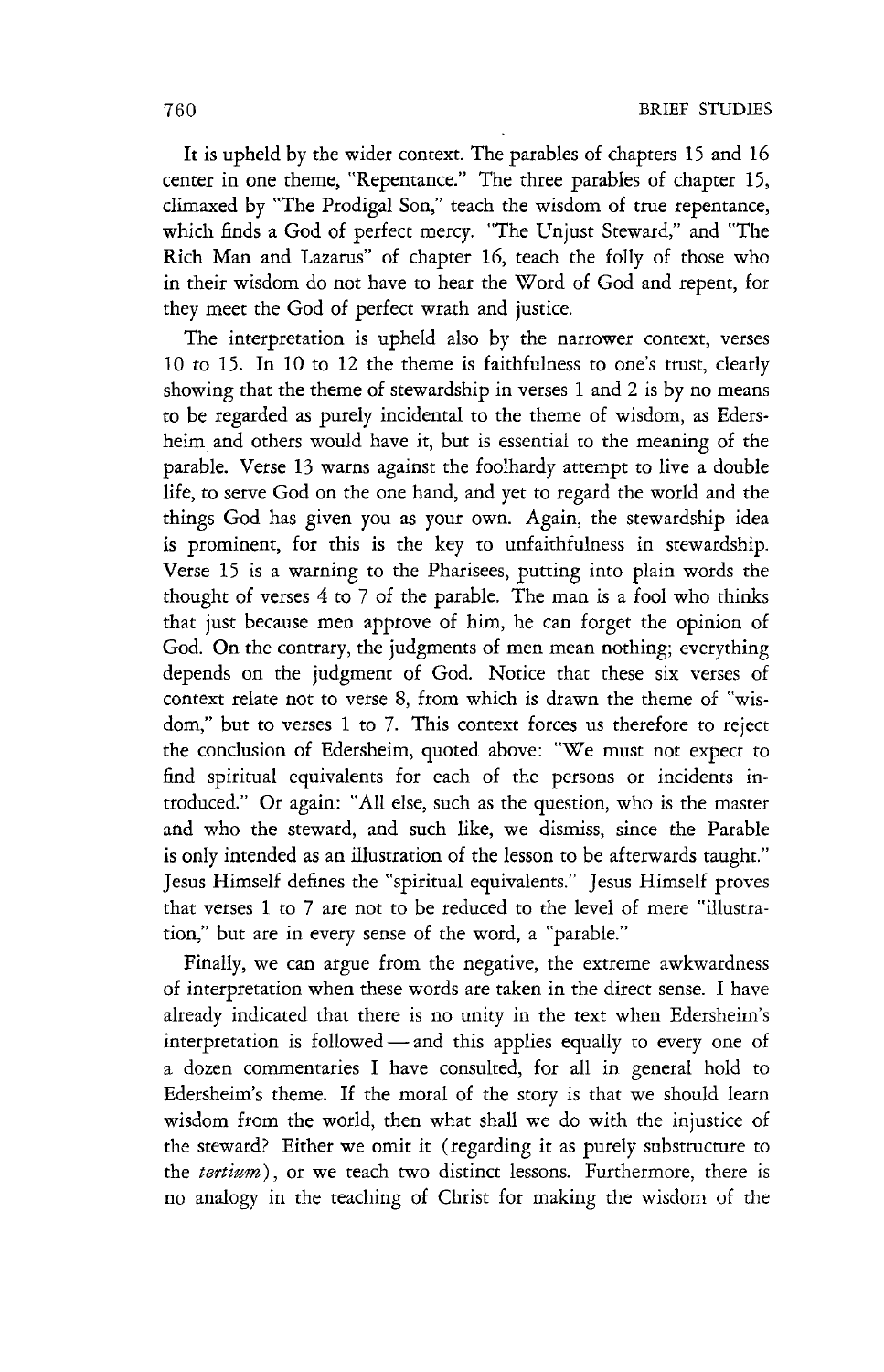world in any sense an example to be emulated by Christians. The phrase "children of light" in the text implies that the steward is a child of darkness. Always in Scripture, light stands for the wisdom of God, and darkness for the folly of worldly wisdom. Shall it now be reversed, and darkness set an example for light? Furthermore, holding to the former interpretation always results in a dreadful mutilation of verse 9. The words are so clear, and the intended meaning of Christ so obvious. "The mammon of unrighteousness" stands for the gifts of God, time, talent, and treasure, abused and misused by sinful men who fail to recognize God's ownership. Christ here commands that we use God's gifts in such a sinful way, to make and keep friends with the world, even as the steward did. We should do all this for the purpose of the steward, that when God casts us out, they may receive us into heaven. "They" can mean none other than the friends we have gained by the sinful self-appropriation of God's gifts. Interpreted as irony, these words can be taken simply as they stand, and we remain perfectly in harmony with the analogy of Scripture. Interpreted in the direct sense, they violate the analogy of Scripture, and gross distortions are necessary to bring about any harmony at all. All attempts to deal with this verse have, in fact, proved cumbersome and unsatisfactory.

Ate there other instances in which Jesus uses such irony, in which He says one thing, but means precisely the opposite? Examples are rare, but they do exist. There is, for instance, Matt. 23:32. Jesus has pointed out to the Pharisees how their fathers have always opposed the prophets, resisted their message, and even killed them. Then He cries, "Fill ye up, then, the measure of your fathers." "Go ahead," He would say, "kill Me as your fathers killed the former prophets." He means the exact opposite. What He wants is that they should repent. But the cry of irony makes the call to repent the more powerful.

Then there is Matt. 26:45, where Jesus in Gethsemane says to His disciples: "Sleep on now, and take your rest. Behold, the hour is at hand. ..." All His previous pleadings "Watch with Me" have been of no avail. Now the crucial moment has come, and Jesus says in effect: "All right, then, sleep if you must! How can you sleep at a time like this? He is at hand that doth betray Me!"

There is another example of irony in Luke 13:33: "It cannot be that a prophet perish out of Jerusalem." Here the rhetorical structure is slightly different, for Jesus does not mean exactly the opposite of what He says. Yet it is definitely irony. To interpret it literally would be to make Jesus a liar, for many prophets, e. g., Peter and Paul, did perish outside Jerusalem. The irony carries a powerful warning to